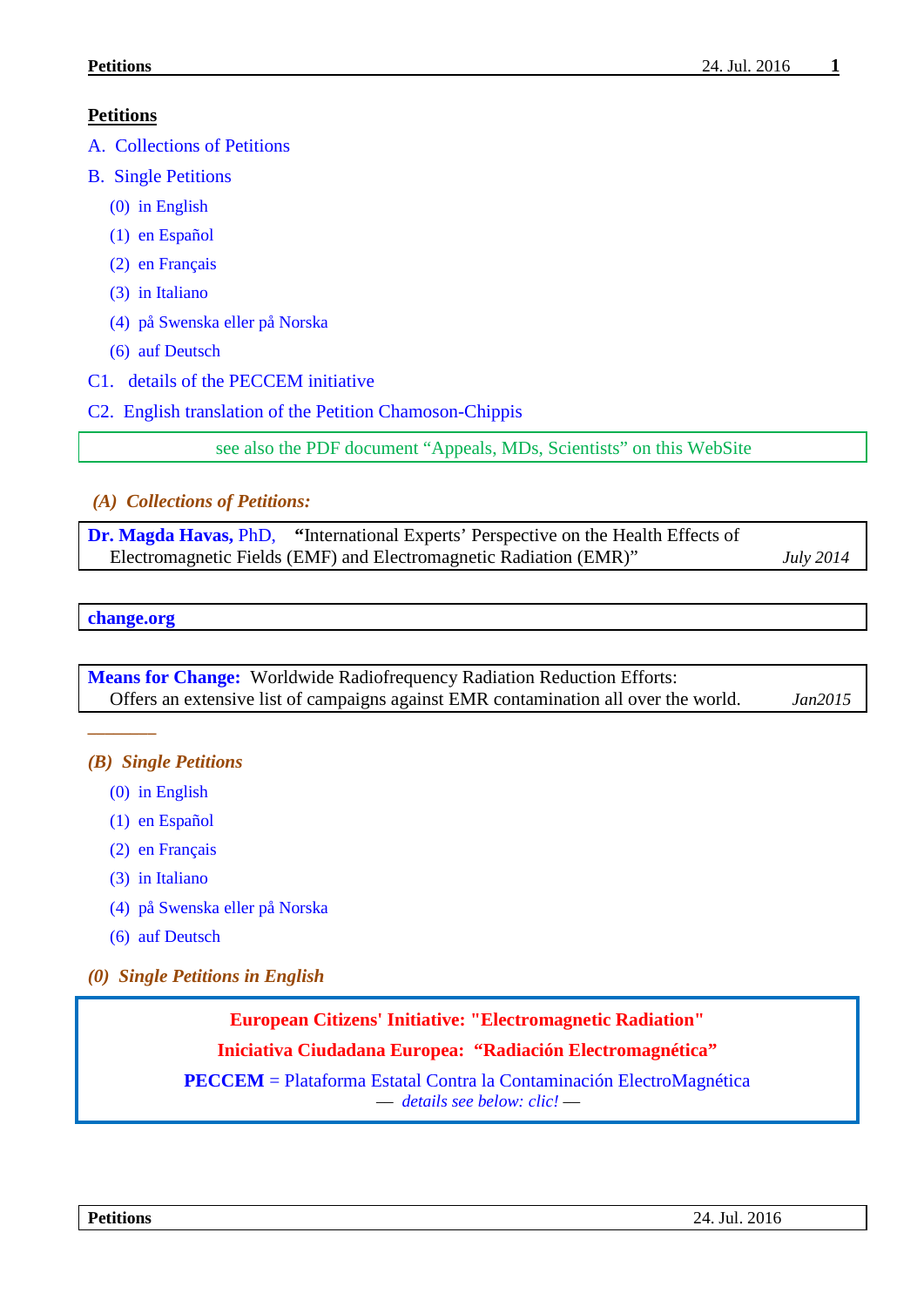| (0) Single Petitions in English now in alphabetic order                                                                                                                                                                                                                                                                                                                                                                                                                                                                                                                                                                                                                                                |  |  |  |  |
|--------------------------------------------------------------------------------------------------------------------------------------------------------------------------------------------------------------------------------------------------------------------------------------------------------------------------------------------------------------------------------------------------------------------------------------------------------------------------------------------------------------------------------------------------------------------------------------------------------------------------------------------------------------------------------------------------------|--|--|--|--|
| Anne Longfield, England's Children's Commissioner for UK Government. »Dear Anne<br>Longfield, Children are in need of your protection from electromagnetic radiation - an open<br>letter to the Children's Commissioner for England«<br>Peter Limbrick 28Sep2015                                                                                                                                                                                                                                                                                                                                                                                                                                       |  |  |  |  |
| Australian Schools: Stop Exposing Children to Radiation from WiFi and 3G until long-term exposure<br>is proven harmless *<br>www.wifi-in-schools-australia.org                                                                                                                                                                                                                                                                                                                                                                                                                                                                                                                                         |  |  |  |  |
| ban-smart-meters-in-sedona-arizona * sedonasmartmeterawareness.com/ *<br>deadline 1Apr2015                                                                                                                                                                                                                                                                                                                                                                                                                                                                                                                                                                                                             |  |  |  |  |
| Don't Wire Our National Parks Public Employees for Environmental Responsibility PEER<br>target: Secretary Sally Jewell, Department of the Interior, Washington, USA                                                                                                                                                                                                                                                                                                                                                                                                                                                                                                                                    |  |  |  |  |
| European Economic and Social Council's Own-Initiative Opinion on Electromagnetic<br>Hypersensitivity IEMFA = International Electromagnetic Fields Alliance                                                                                                                                                                                                                                                                                                                                                                                                                                                                                                                                             |  |  |  |  |
| Halt the EMR Noise Pollution Harming Humans and Wildlife<br>Dirigida a: U.S. House of Representatives, U.S. Senate, President of the United States<br>Sandra Chianfoni, Monterey, MA, USA, Apr2014                                                                                                                                                                                                                                                                                                                                                                                                                                                                                                     |  |  |  |  |
| I want Health Canada to adhere to the 12 recommendations as spelled out on the 17th of June 2015 by<br>The Standing Committee on Health in Ottawa and to start to recognize electro magnetic sensitivity<br>as a disability and to find remedy for EHS to Rona Ambrose.<br><b>Robert Riedlinger</b>                                                                                                                                                                                                                                                                                                                                                                                                    |  |  |  |  |
| Create a Mechanism for Canadians to Report Adverse Reactions to Wireless Radiation!<br>$C4ST =$ Canadians for Safe Technology, 2015: "Federal Petition":<br>»We, the undersigned residents of Canada, draw the attention of the House of Commons to the following:<br>THAT 3% of the population will experience immediate adverse reactions from exposure to wireless<br>radiation and 30% delayed reactions (American Academy of Environmental Medicine);<br>THAT Health Canada has paid no heed to the call from the House of Commons Standing Committee<br>on Health in 2010 to create a way for members of the public to report adverse reactions to wireless<br>radiation.«<br>en français: clic! |  |  |  |  |
| <b>IARC, WHO:</b> Move Radio Frequency Radiation from Class 2b to Class 1<br>Liz B., USA, Nov2014                                                                                                                                                                                                                                                                                                                                                                                                                                                                                                                                                                                                      |  |  |  |  |
| Immediately STOP installation of cell towers at all LA County fire and lifeguard facilities! *<br>Stop LA-RICS, USA                                                                                                                                                                                                                                                                                                                                                                                                                                                                                                                                                                                    |  |  |  |  |
| <b>Keep Landline Telephones</b><br>Landline Yes, California 23Jul2015                                                                                                                                                                                                                                                                                                                                                                                                                                                                                                                                                                                                                                  |  |  |  |  |
| No Wi-Fi in schools until proven safe L.F., Paises Bajos,<br>Nov2014                                                                                                                                                                                                                                                                                                                                                                                                                                                                                                                                                                                                                                   |  |  |  |  |
| Petition to Businesses and Public Organizations to Reduce Wireless Signals<br><b>Electro-Sensitivity Forum</b><br>Jan2015                                                                                                                                                                                                                                                                                                                                                                                                                                                                                                                                                                              |  |  |  |  |
| Private satellite companies: Stop Global WiFi<br>sarah b., Greece 22Mar2015                                                                                                                                                                                                                                                                                                                                                                                                                                                                                                                                                                                                                            |  |  |  |  |
| Private satellite companies: Stop Global WiFi                                                                                                                                                                                                                                                                                                                                                                                                                                                                                                                                                                                                                                                          |  |  |  |  |
| Provide safe 100% wired internet connections to schools *<br>Carta a Jan O'Sullivan, Irish Minister for Education<br>Amanda McAlister, Killarney, Irland                                                                                                                                                                                                                                                                                                                                                                                                                                                                                                                                               |  |  |  |  |
|                                                                                                                                                                                                                                                                                                                                                                                                                                                                                                                                                                                                                                                                                                        |  |  |  |  |

**Petitions** 24. Jul. 2016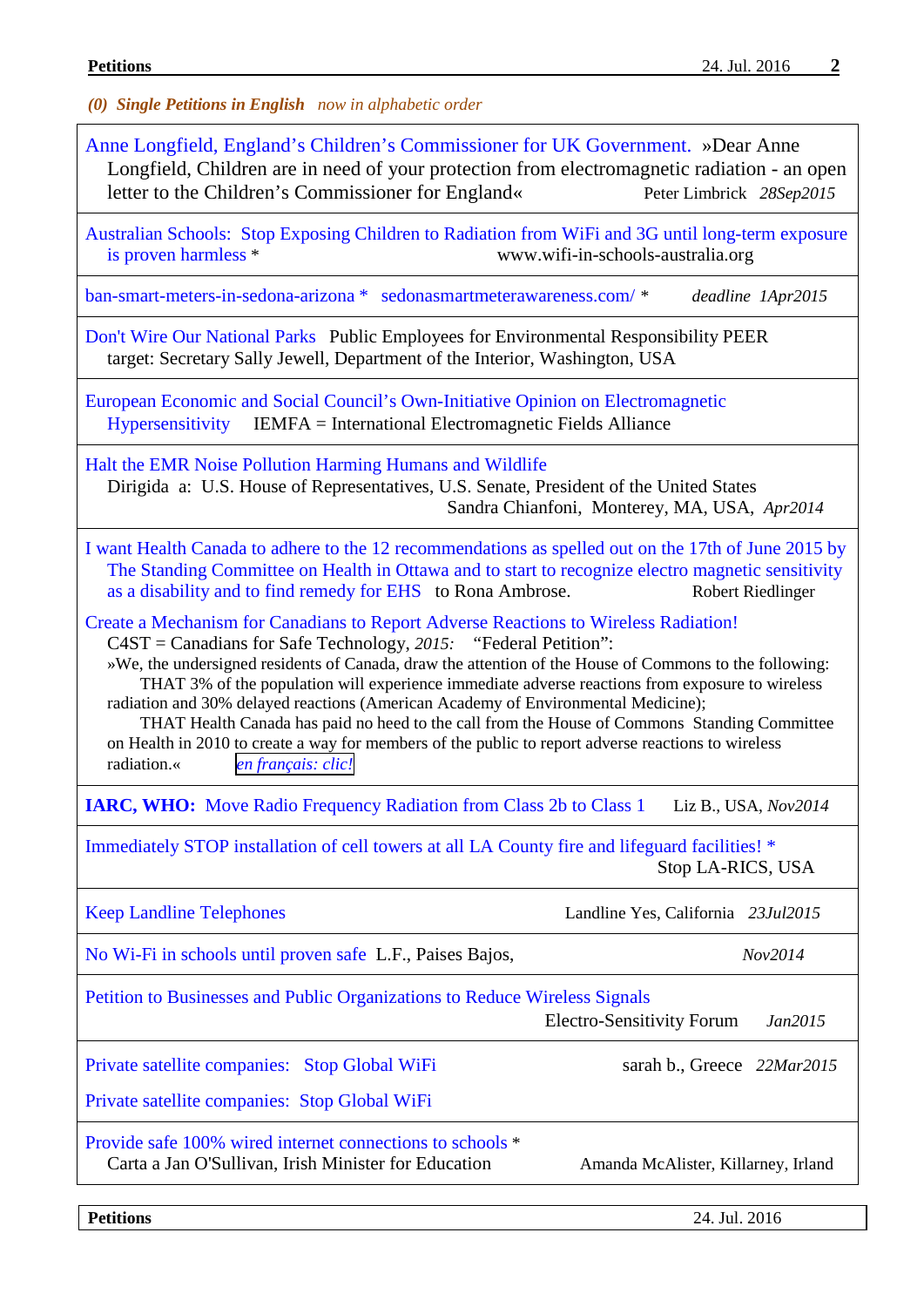| Quotes from 17 Experts: "Expressions of Concern from Scientists, Physicians, Health Policy Experts<br>& Others" *<br>(about EMR)                         | Electromagnetic Health           |  |
|----------------------------------------------------------------------------------------------------------------------------------------------------------|----------------------------------|--|
| Reduce Disabling Wireless & EMFs! Kirstin Bsecret, USA,                                                                                                  | Apr2014                          |  |
| Return Mary Kidson's Daughter Back Home to her Care *<br>see also<br>read more The same can happen to anybody with EHS!                                  | change.org $Oct2014$<br>$\omega$ |  |
| TAKE ACTION! Tell Mark Ridley-Thomas no toxic towers near our kids! Call 213-974-2222 and<br>make your voice heard!*<br>Stop Toxic Cell Towers 19Mar2015 |                                  |  |
| Turn It Off 4 Kids *                                                                                                                                     | ipetitions.com                   |  |
| Urge NIH to investigate non-thermal biohazards of electromagnetic radiation Sharon Douglass<br>deadline 30Mar2015                                        |                                  |  |

# <span id="page-2-0"></span>*(2) Single Petitions en Español*

| Iniciativa Ciudadana Europea: "Radiación Electromagnética"                                                                                                                                                                                                                        |                       |  |  |  |
|-----------------------------------------------------------------------------------------------------------------------------------------------------------------------------------------------------------------------------------------------------------------------------------|-----------------------|--|--|--|
| <b>PECCEM</b> = Plataforma Estatal Contra la Contaminación ElectroMagnética<br>details see below: clic! -                                                                                                                                                                         |                       |  |  |  |
| "Nota de prensa de electrosensibles por el derecho a la salud (EDS) y el grupo de coordinación de la<br>plataforma estatal contra la contaminación electromagnética (PECCEM)"                                                                                                     | 04Aug2015             |  |  |  |
| Jornada commemorativa del día mundial contra la contaminación electromagnética <sup>*</sup><br>24.Jun2015<br>»El mayor experimento de la Historia de la Humanidad con los ninos parece imparable.«<br>»La escuela con WiFi fábrica de electrosensibles.«<br>http://www.peccem.org |                       |  |  |  |
| "¿Hacia un reconocimiento integral de la electrohipersensibilidad en Europa?"                                                                                                                                                                                                     |                       |  |  |  |
| "La escuela <i>i</i> cantera de electrosensibles?"                                                                                                                                                                                                                                | Madrid 04Jun2015      |  |  |  |
| "Piden limitar la contaminación genera electromagnética que la telefonía móvil"                                                                                                                                                                                                   | abc.es <i>Mar2015</i> |  |  |  |
| Carta de la Comisión Europea a la AVAATE,                                                                                                                                                                                                                                         | Jan2015               |  |  |  |
| Carta de la AVAATE a la Comisión Europea / Public Health Directorate,<br>Sept2014<br><b>AVAATE</b> = Asociación Vallisoletana de Afectad $\circledcirc$ s por las Antenas de Telecomunicaciones:                                                                                  |                       |  |  |  |

*(2) Single Petitions en Español, ahora por orden alfabético*

Carta de las asociaciones [en defensa de personas electrohipersensibles](http://electrosensiblesderechosalud.org/carta-de-las-asociaciones-en-defensa-de-los-derechos-de-personas-electrohipersensibles-de-los-paises-de-la-union-europea-al-comite-economico-y-social-europeo-con-motivo-de-la-audiencia-sobre-electrohi/) de los países de la Unión Europea al Comité Económico y Social Europeo con motivo de la Audiencia sobre Electrohipersensibilidad celebrada el 04.Nov.2014 en Bruselas. "Letter of Associations Defending the Rights of Electro Hypersensitive (EHS) People of the Countries of the European Union to the European Economic And Social Committee, 04.11.2014" "Lettre des Associations de Defense des Droits des Personnes Electrohypersensibles des Pays de L'union Europeenne au Comite Economique et Social Europeenne, 04Nov2014"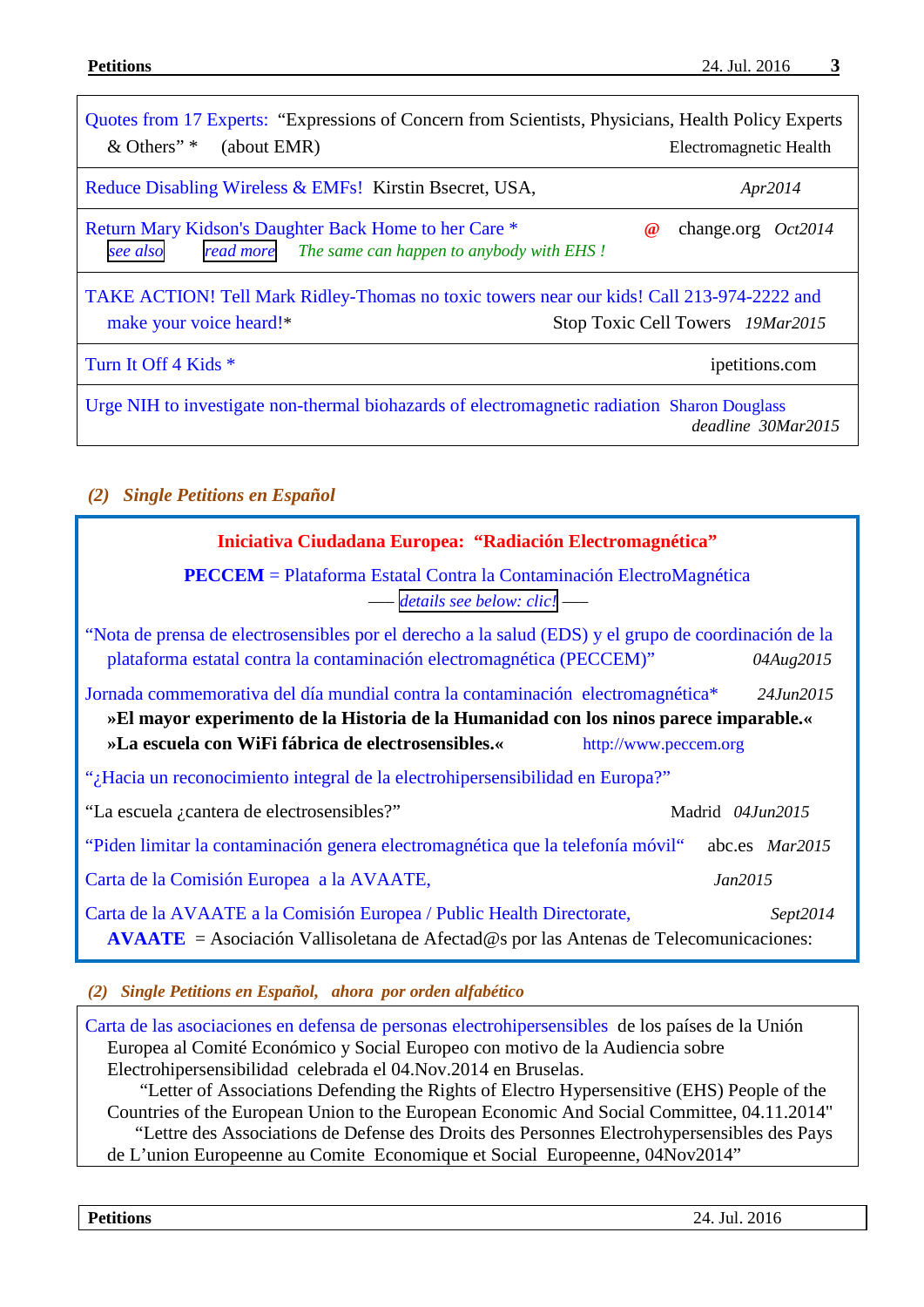| The Site contains a lot of directions of European organizations of electro(hyper)sensible people.<br>EDS = Electrosensibles por el Derecho a la Salud,                                                                                                                                                                                                                     | Nov2014                                                                                                                                      |  |  |
|----------------------------------------------------------------------------------------------------------------------------------------------------------------------------------------------------------------------------------------------------------------------------------------------------------------------------------------------------------------------------|----------------------------------------------------------------------------------------------------------------------------------------------|--|--|
| Hagan desaparecer la red Euskaltel Wifi Kalean                                                                                                                                                                                                                                                                                                                             | Miguel Angel Carrasco Fontán                                                                                                                 |  |  |
| La Enfermedad Silenciada – Protejamos a los menores, Internet solo por cable Aulas libres de<br>contaminación electromagnética *                                                                                                                                                                                                                                           | ELECTROSENSIBLES por el derecho a la SALUD                                                                                                   |  |  |
| Los afectados de SQM (sensibilidad quimica multiple) EHS (hiper-electrosensibilidad), necesitamos<br>salas blancas en todos los hospitales del territorio español, para poder ser atendidos y no sufrir esta<br>exclusión social tan grave y humillante.* Dirigida a Ministerio de Sanidad, Servicios Sociales e<br>Maria Sanchez Guadalajara, España* Mar2015<br>igualdad |                                                                                                                                              |  |  |
| Medidas ante la contaminación electromagnética                                                                                                                                                                                                                                                                                                                             | ahora Madrid                                                                                                                                 |  |  |
| Que traten a todas las personas por igual, y no favorezcan, ni premien con incapacidades medicas<br>permanentes, a guardias *<br>José Maria García, Barcelona Espana Feb2015                                                                                                                                                                                               |                                                                                                                                              |  |  |
| Quitar una antena de telefonía móvil instalada en la cubierta del Hotel Los Romeros, en Las Torres de                                                                                                                                                                                                                                                                      | Cotillas (Murcia), situado en un barrio con parques infantiles y centros educativos a escasos metros<br>* María Ángeles Carnacea Cruz, Spain |  |  |
| Reúnanse con la familia de Angela Jaén. Es de DERECHO <sup>*</sup>                                                                                                                                                                                                                                                                                                         | $\bm{\varnothing}$<br>change.org Jan2015                                                                                                     |  |  |
| Reúnanse con la familia de Angela Jaén. Es de DERECHO.<br>Ángela ha sido la primera<br>"ELECTROSENSIBLE" (no la única) que se quitó la vida debido a haber enfermado por una<br>antena de telefonía móvil.*<br>Angel Martín, Parla, España Enero 2015                                                                                                                      |                                                                                                                                              |  |  |
| Suspender la instalación de los Contadores 'Inteligentes' de Electricidad, mientras no se pronuncie<br>Bruselas sobre su Legalidad Dirigida a Comisario de Energía Miguel Arias Cañete* Petición                                                                                                                                                                           | A.Tello, Madrid, ES Julio 2015                                                                                                               |  |  |
| Carta al ministro de sanidad para reconocer la hipersensibilidad electromagnetica                                                                                                                                                                                                                                                                                          | Carlos Adolfo Sosa Rodríguez, Registro Médico= 12345/96 de Minsalud 3Dec2013                                                                 |  |  |
| (2) single Petitions en Français                                                                                                                                                                                                                                                                                                                                           |                                                                                                                                              |  |  |
| Ministre de l'Education Nationale, Recteurs des Académies : Bannir le Wifi des écoles/collèges/lycées<br>en faveur du tout filaire *                                                                                                                                                                                                                                       | Gilles S., France 24May2015                                                                                                                  |  |  |
|                                                                                                                                                                                                                                                                                                                                                                            |                                                                                                                                              |  |  |

<span id="page-3-0"></span>[PETITION pour l'enfouissement de la ligne THT Chamoson-Chippis](http://www.activism.com/fr_FR/petition/petition-pour-l-enfouissement-de-la-ligne-tht-chamoson-chippis/65272) (English translation of the text [see here.\)](#page-5-1)

#### <span id="page-3-1"></span>*(3) single Petitions in Italiano*

[Lettera aperta al Sindaco Carlo Toni, alla Giunta Comunale e alla cittadinanza di Poppi](http://www.casentino2000.it/?p=7632) *25Mar2015*

[Per la difesa della salute dalle radiazioni](http://www.infoamica.it/wp-content/uploads/2015/02/PETIZIONE-TASK-FORCE-ELETTROSMOG-SCADENZA-30-MARZO-2015.pdf) *Inviare le firme entro il 30 marzo 2015*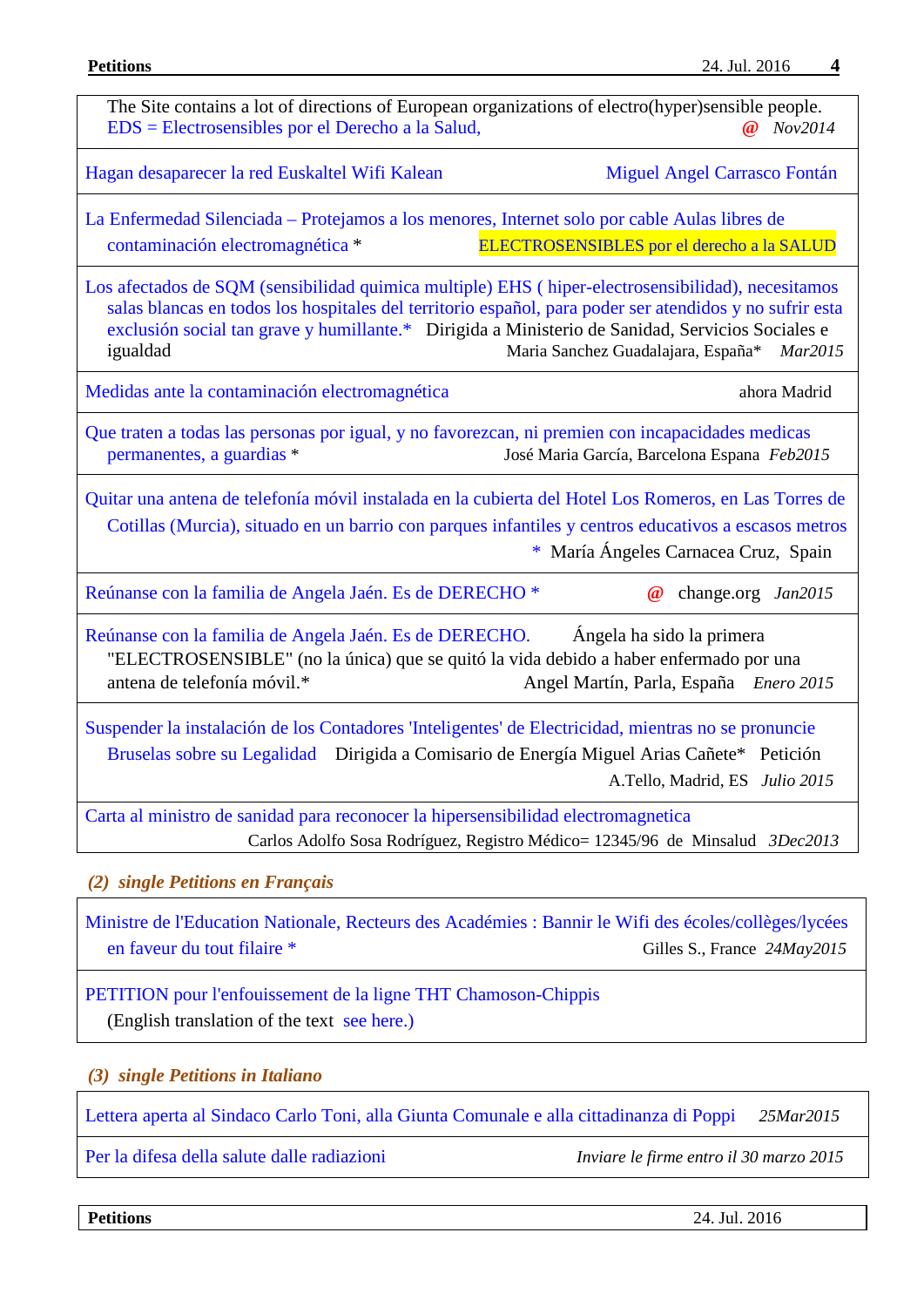<span id="page-4-0"></span>*(4) single Petitions på Swenska eller på Norska*

[En strålningsfri skola och förskola](http://www.stralskyddsstiftelsen.se/2014/08/en-stralningsfri-skola-och-forskola/) \* [Swedish Radiation Protection Foundation](http://www.stralskyddsstiftelsen.se/english/) *13Aug2014*

*(6) single Petitions auf Deutsch*

Funkmast [in Deberndorf](https://www.openpetition.de/petition/online/funkmast-in-deberndorf-wird-trotz-widerstand-am-20-2-2015-errichtet) wird trotz Widerstand am 20.Feb.2015 errichtet

[Petition Elektrosensible schützen ! Nicht alle Funklöcher schließen !\\*](https://attachment.fbsbx.com/file_download.php?id=104974129845396&eid=ASs95BsXc9fFOaPRLzGeamcL0KS0DKGXQuduRzVmVadTAm3rY1LBWOMRgOPAQbhCMxQ&inline=1&ext=1435226392&hash=ASvyVKuHy0E7fpqT) *19Jun - 18Dec2015*

W-LAN- und mobilfunkFREIE [Schutzzonen, Deklarationspflicht von W-LAN Bereichen](https://weact.campact.de/petitions/w-lan-und-mobilfunkfreie-schutzzonen-deklarationspflicht-von-w-lan-bereichen) an: WHO, Gesundheitsministerium Wien\* *since Mar2015*